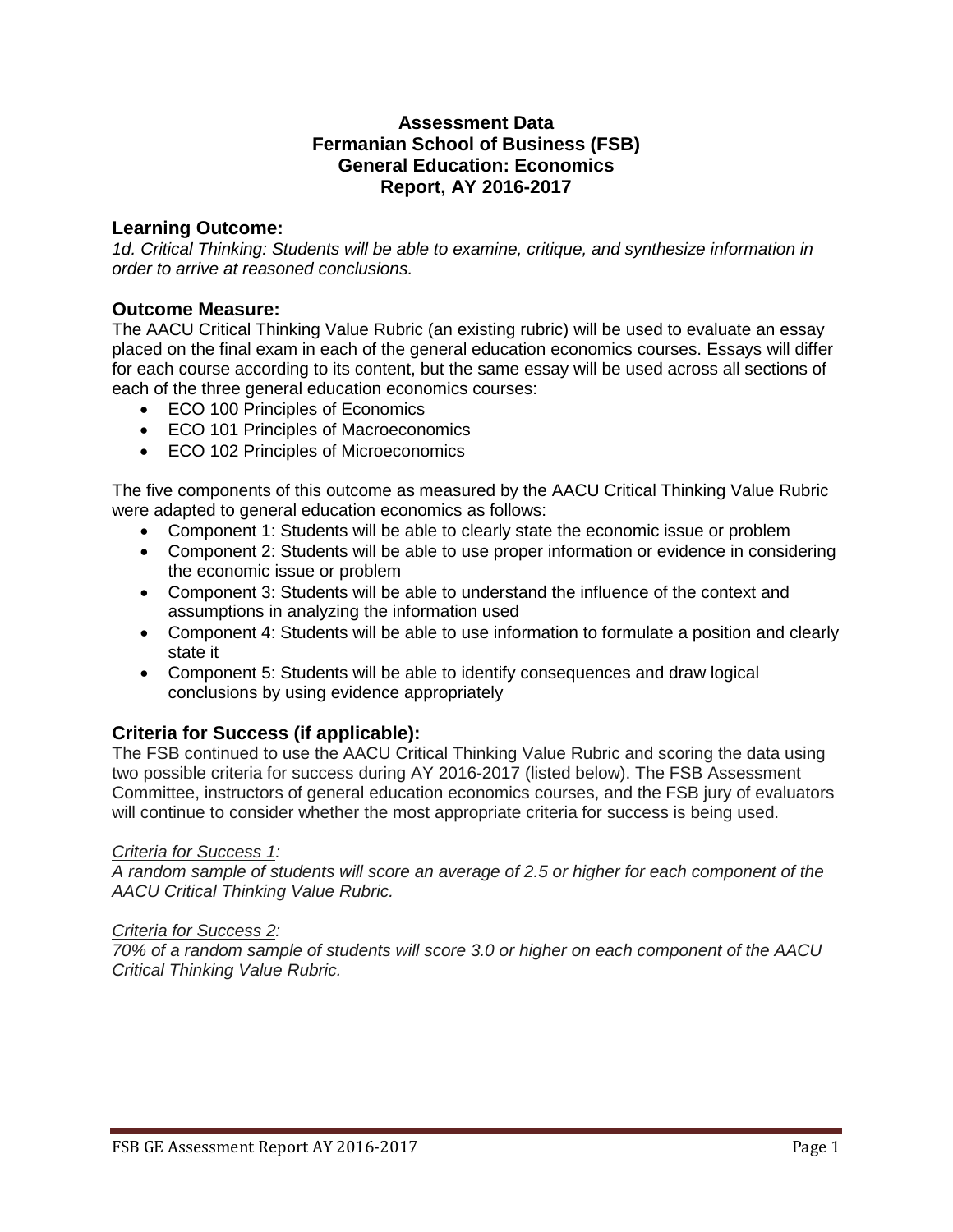## **Longitudinal Data:**

This report for AY 2016-2017 adds data from Spring 2017 to the Mid-Year AY 2016-2017 Report, and it contains longitudinal data from Spring 2015, AY 2015-2016, and AY 2016-2017.

Note that for ECO 102, Summer 2016 has been added to the AY 2015-2016 data. This adds data for one term of a summer online course that has been taught three times, but the course ends around June 10-15 after assessment cycle reporting is due, so summer data cannot be included until the fall (mid-year) reporting cycle. Data was included for the online course for the first time during Summer 2016, which was the second time the online course was offered. Data for Summer 2017 is not available yet because the online course was still in session at the time this end-year report was submitted. The same assessment question was used in the online course during Summer 2016, and the evaluation was completed during the Fall 2016 mid-year reporting cycle using one evaluator, but not the instructor of the course.

## *AY 2016-2017*

During Fall 2016 one section of ECO 100, two sections of ECO 101, and three sections of ECO 102 were offered. There were three instructors (including one adjunct). All six sections of the three courses were assessed, and the same question was used for multiple sections of the same course. However, the data on the third section of ECO 102 taught by an adjunct was determined to be invalid, so that data is not included in this report. Only one evaluator was used to assess Fall 2016 data, but not the instructor of the course.

During the Spring 2017 semester, three sections of ECO 101 and two sections of ECO102 were offered and assessed. All five sections of economics were included in the Spring 2017 data added to this AY 2016-2017 report. There were two instructors, and the same questions were used for the entire academic year and for multiple sections of the same course. A jury of two faculty members who were not the instructors of the course assessed was used to evaluate student work.

## *Data Collection Challenges*

It is important to note that the requirement of a mid-year assessment report affects the data collection and potentially the results. The Fermanian School of Business (FSB) is able to conduct a two-day assessment intensive for jury evaluation at the end of the year (May), but not mid-year (December) due to the academic schedule and faculty capacity. The impact of the reporting requirements means that the data analyzed mid-year is completed by one juror (not two). Data that can be rolled into the end-of-year assessment two-day intensive is evaluated by two jurors with more effort given to calibration and reliability.

# **Conclusions Drawn from Data:**

GE economics students consist of both business majors and non-majors in macroeconomics (ECO 101), microeconomics (ECO 102), and a combination macro and micro course (ECO 100). A key desired outcome for all of these students is that they become aware of and be able to critically examine the significant economic issues currently facing society. Using critical thinking to understand problems of importance, recognizing the information that is relevant, using information properly in context, analyzing the information appropriately, and drawing proper conclusions from the evidence are all important factors in this process. This is what the AACU critical thinking rubric applied to the general education economics courses attempts to assess.

Assessment of ECO 101 and 102 started in the Spring 2015 semester, and based on recommendations made following the Spring 2015 assessment, the question for ECO 102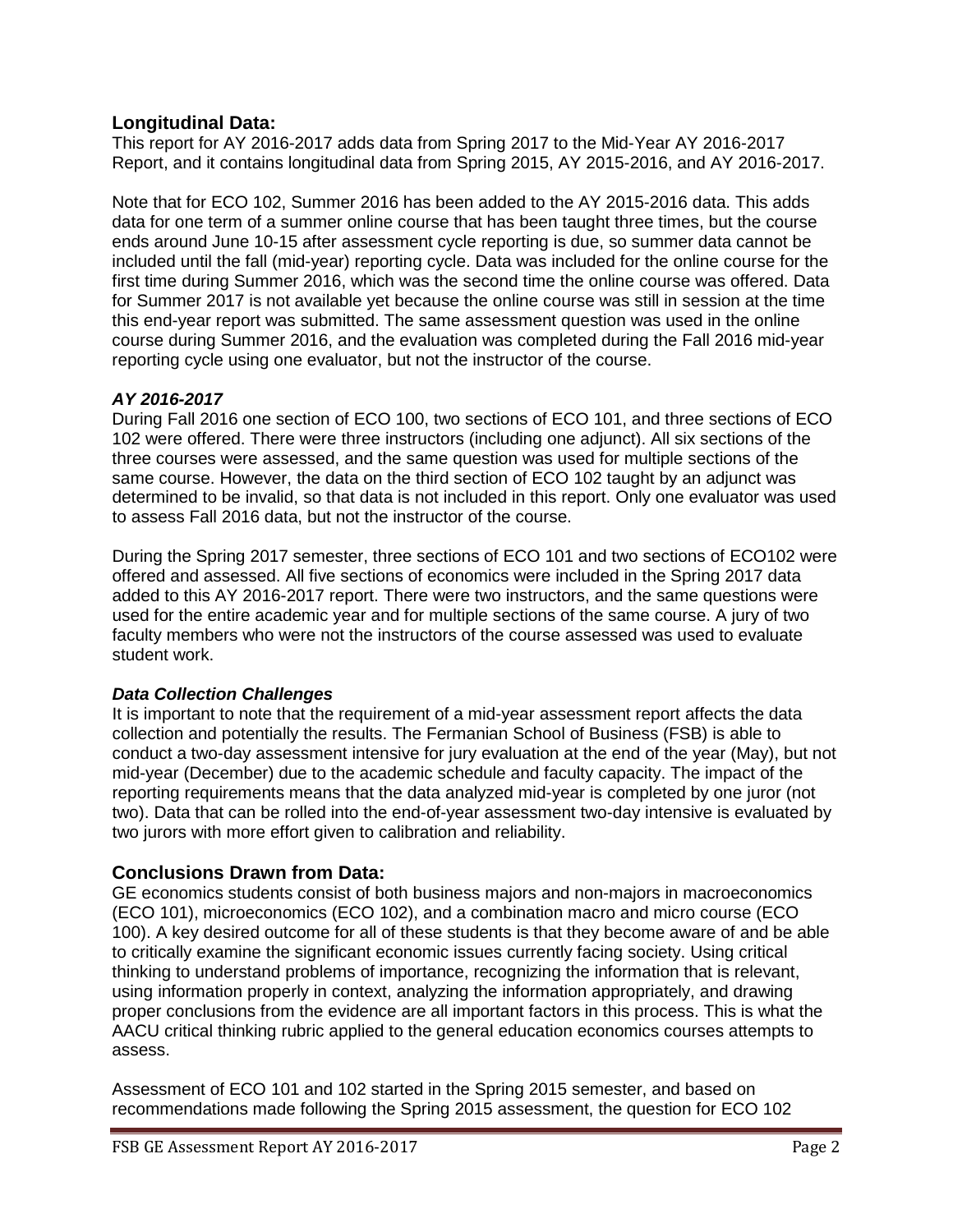remained the same, the question for ECO 101 was redesigned, and a new (initial) assessment question was created for ECO 100. During AY 2015-2016 and AY 2016-2017 the questions used to assess critical thinking in ECO 100, ECO 101 and ECO 102 remained the same.

The scope of the data that was collected for AY 2016-2017 appears in Table 1. Students were grouped according to the three courses, and either the entire student population in the course was evaluated (ECO 100), or a random sample of at least 25% of the student population was evaluated (ECO 101 and ECO 102). In all, 100 general education economics students were evaluated out of a population of 313 students (31.9%).

Longitudinal data on the assessment scores for Criteria 1 and 2 appears in Tables 2 and 3, respectively, including the initial assessment results from Fall 2015 (with a different question for ECO 101) and results from the last two academic years: AY 2015-2016 (Fall 2015, Spring 2016, and Summer 2016) and AY 2016-2017 (Fall 2016 and Spring 2017). A mid-year report was filed with longitudinal data for all semesters except Spring 2017. This end-of-year AY 2016-2017 report adds data from the Spring 2017 semester.

During AY 2015-2016 a jury of two evaluators was instituted at the end of the year, a practice continued for the AY 2016-2017 end-of-year evaluation. During the mid-year evaluation a single evaluator was used, but not the instructor of the course being evaluated.

## *Assessment Design, Evaluation Methods and Interpretation of Results*

Interpretation of the longitudinal data should be made while keeping in mind the following features of the evaluation methods:

- The assessment question for ECO 101 was changed after Spring 2015.
- The GE instructors evaluated their own students in the first assessment cycle (Spring 2015).
- A jury of two faculty who do not teach any of the GE courses was instituted as the desired standard for the AY 2015-2016 end-of-year report.
- Mid-year evaluations were performed by a single evaluator, and occasionally one of the economics GE faculty evaluated a course (but not their own course).
- Calibration and no more than one point difference on each score were standardized to improve the reliability of the assessment results. A third evaluator is used to break the tie if greater than one point difference in scoring occurs.
- Informal but direct observation reveals that the evaluators often perceived and scored student responses to the same question in a very different way, one giving a high mark and the other giving a low mark. This seemed to happen more often when the assessment questions were quantitative or short answer. In that case there was not as much text to base conclusions about student intent or critical thinking. This observation illustrates the importance of calibration.

Given these cautionary notes on interpreting the data, results of the scoring appear in Tables 2 and 3. Each of the GE courses will be discussed in turn.

# *Combined Economics (ECO 100)*

For the combined macro and micro course (ECO 100), results show that for Criteria 1 (average score 2.5 or higher) two of the components were not met in Fall 2015, and four of the five components were not met in Fall 2016. For Criteria 2 (70% of students score 3.0 or higher), one of the components was not met in Fall 2015 and none of the components were met in Fall 2016. So there is a decline (less success) in Fall 2016 compared to Fall 2015. It seems apparent that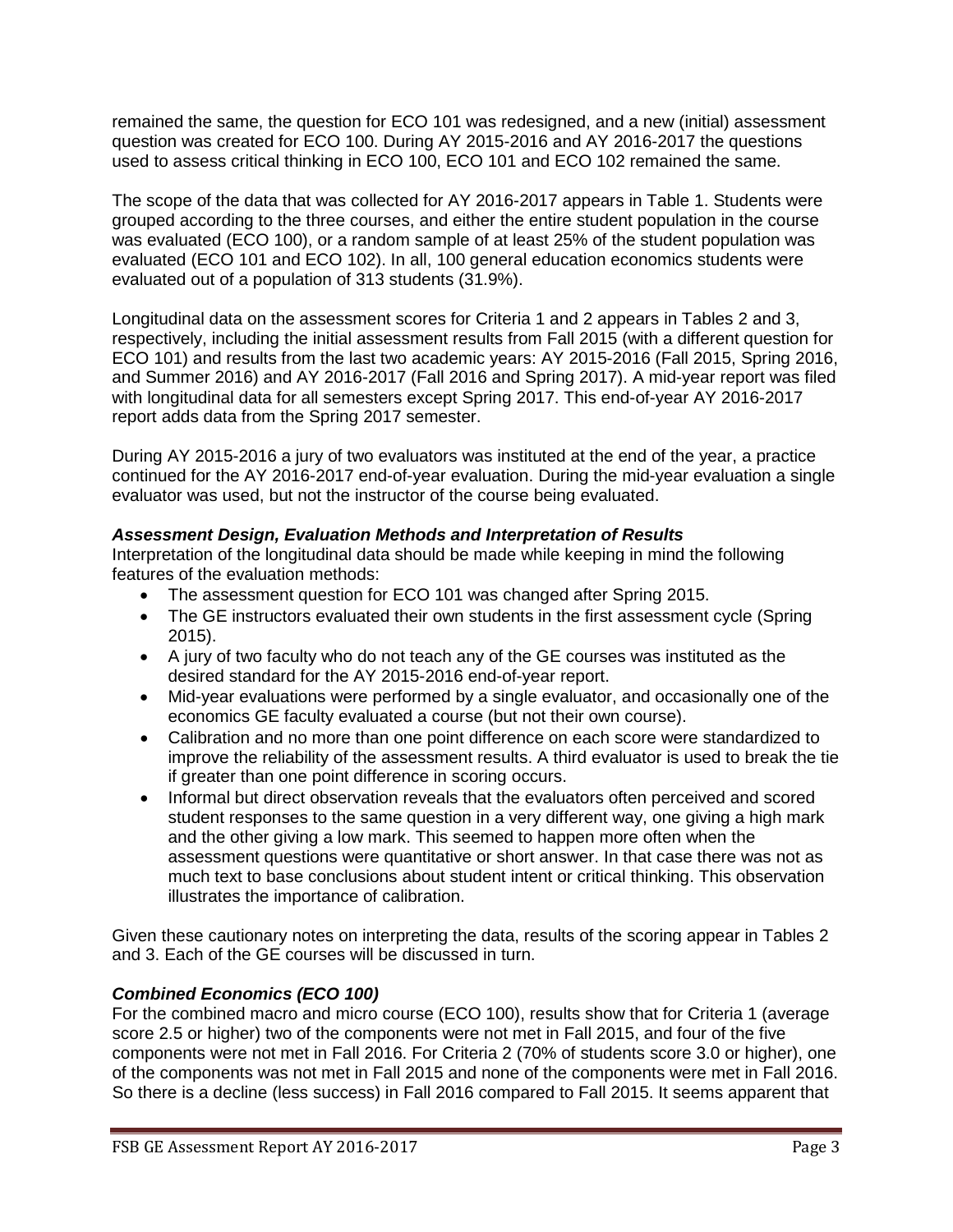improvements need to be made. Stating the problem is the one component that meets the success criteria, so the other components should be reviewed in terms of the course instruction and the exam itself.

#### *Macroeconomics (ECO 101)*

With the exception of Spring 2015 (the initial evaluation) which occurred prior to the question redesign, critical thinking components using Criteria 1 (average score 2.5 or higher) are met successfully in almost every case in the macroeconomics course (ECO 101). The one exception is Spring 2016 and component four (use information to formulate and state a position clearly).

Using Criteria 2 (70% of students score 3.0 or higher), critical thinking components are not met as successfully. In Fall 2015 the third component of critical thinking (understanding context) was not met. In Spring 2016 three components were not satisfactory. In Fall 2016 and Spring 2017 the same two components are not met successfully: component two (using proper evidence) and component five (drawing logical conclusions).

Therefore, the overall results for ECO 101 are satisfactory for Criteria 1 and mixed for Criteria 2.

For Criteria 2, with the possible exception of component five (draw logical conclusions), there does not seem to be a consistent pattern in which components are falling below satisfactory standards, so it is hard to come up with specific suggestions for improvement. The fact that different components fail to meet standards depending on the semester could be due to differences in evaluators, or calibration problems. Another observation is that the exam questions are either quantitative or short answer, resulting in the possibility that it is more difficult to interpret how well students are using critical thinking skills without an essay to understand the basis of their thinking.

#### *Microeconomics (ECO 102)*

For the most part, microeconomics students meet Criteria 1 (average 2.5 or higher) for all components. There are only two exceptions in the six semesters evaluated. In Fall 2015 component five (draw logical conclusions) is not met, and in Fall 2016 component four (use information to formulate and state a position clearly) is not met. Otherwise, success standards for all other components are met.

It is too soon to make any meaningful comparisons between student performance in the online and face-to-face versions of the microeconomics course, since this report contains only one data point for the online course. However, the first data available reveals that students in the online microeconomics course meet the success standards of Criteria 1 (average 2.5 or higher) for all components. One consideration in interpreting the results is that there was a single juror evaluating the online course data because it was evaluated during the mid-year (December) cycle. However, that same juror evaluated the Fall 2016 data as well. So preliminary results indicate that the online students are achieving an acceptable level of performance critical thinking.

Microeconomics students generally do satisfactorily meet the critical thinking learning outcome when using Criteria 1 (2.5 or higher on each component).

Just like macroeconomics students, microeconomics students perform less satisfactorily on Criteria 2 (70% of students score 3.0 or higher). And although microeconomics students meet Criteria 2 most of the time, some patterns emerge when the longitudinal data is considered. There are three components for which students occasionally perform unsatisfactorily: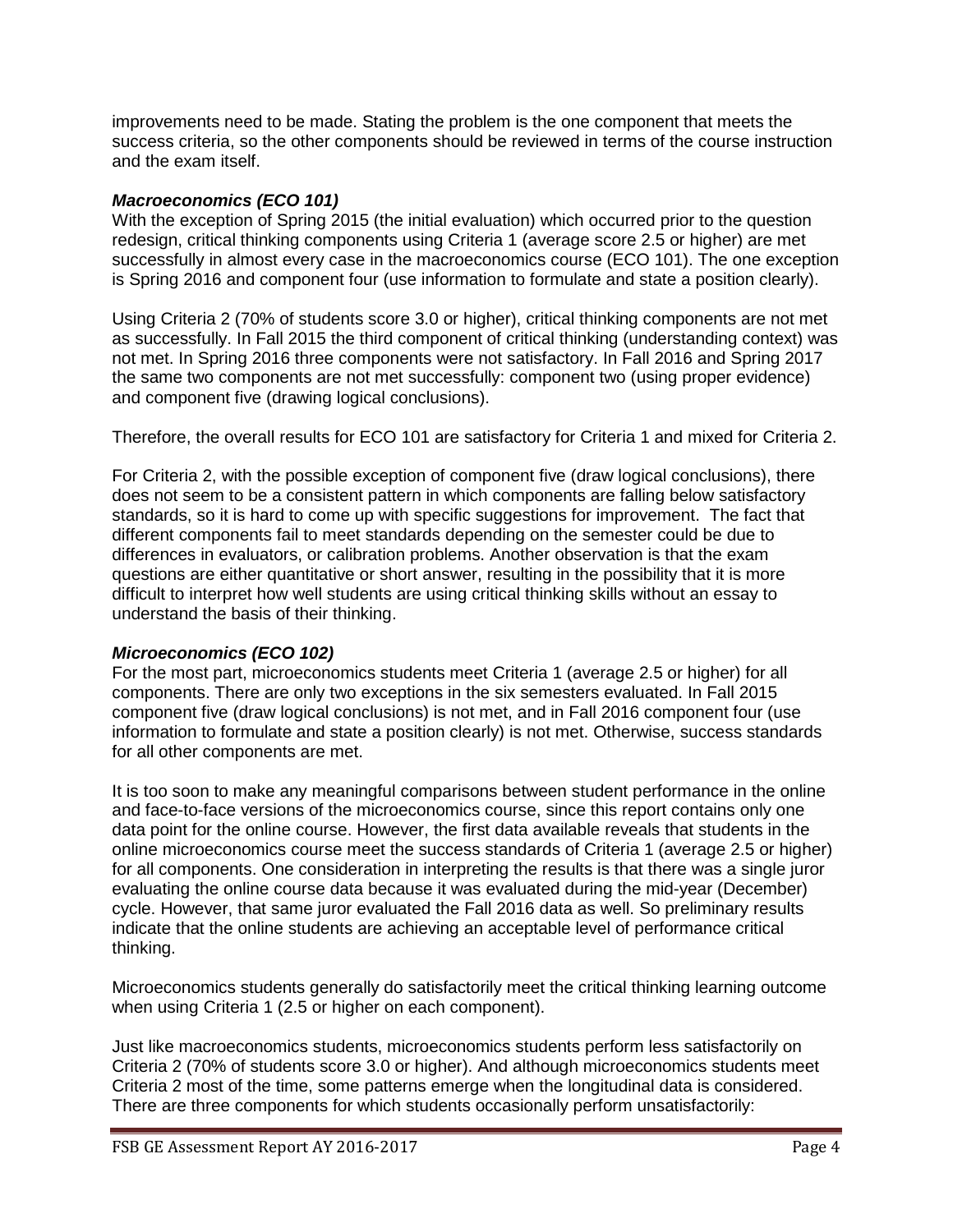component two (using proper evidence), component four (use information to formulate and state a position clearly), and component five (draw logical conclusions). Component five (draw logical conclusions) seems to be the most challenging for microeconomics students, with data revealing that they perform unsatisfactorily in four out of the six semesters; whereas microeconomics students perform unsatisfactorily in two out of six semesters for the other two components.

So performance on the critical thinking learning outcome shows mixed results when Criteria 2 is used. The overall results for ECO 102 are satisfactory for Criteria 1 and mixed for Criteria 2.

#### *General Results*

The following summary chart gives a basic overview of performance and whether the different GE economics student groups perform satisfactorily on the five components of critical thinking from the AACU rubric. A "yes" signifies satisfactory performance; a "no" signifies unsatisfactory performance; and a "mixed" implies that the results are sometimes satisfactory and sometimes unsatisfactory so that it is impossible to make a judgment one way or the other.

|                                               |                             | . ت                                          |            |                                         |            |                                         |            |
|-----------------------------------------------|-----------------------------|----------------------------------------------|------------|-----------------------------------------|------------|-----------------------------------------|------------|
| <b>Critical Thinking</b><br><b>Components</b> |                             | <b>Combined Macro &amp;</b><br>Micro: ECO100 |            | <b>Macroeconomics</b><br><b>ECO 101</b> |            | <b>Microeconomics</b><br><b>ECO 102</b> |            |
| Data                                          |                             | 2 semesters                                  |            | 5 semesters                             |            | 6 semesters                             |            |
| <b>Components</b>                             |                             | Criteria 1                                   | Criteria 2 | Criteria 1                              | Criteria 2 | Criteria 1                              | Criteria 2 |
|                                               | State problem               | Yes                                          | Mixed      | Yes                                     | Yes        | Yes                                     | Yes        |
| $\bullet$                                     | Use evidence                | Mixed                                        | Mixed      | Yes                                     | Mixed      | Yes                                     | Yes        |
| $\bullet$                                     | Understand<br>context       | No.                                          | <b>No</b>  | Yes                                     | Mixed      | Yes                                     | Yes        |
|                                               | Formulate clear<br>position | No                                           | Mixed      | Yes                                     | Yes        | Yes                                     | Yes        |
|                                               | Draw logical<br>conclusions | Mixed                                        | Mixed      | Yes                                     | <b>No</b>  | Yes                                     | <b>No</b>  |

**GE Economics Courses Summary of Satisfactory Performance on Critical Thinking Components**

The longitudinal data show that GE economics students in the combined class (ECO 100) have the least satisfactory performance on the five components of critical thinking assessed by the AACU rubric. These students only clearly succeed on stating the economic problem. Their success on the other four components is questionable.

Macroeconomics students are clearly successful on two components using either measure (Criteria 1 and Criteria 2), that of stating the problem ad formulating a clear position. Their performance on the other three measures is successful if Criteria 1 is used, and either mixed or not successful if Criteria 2 is used. The components that are questionable are use of evidence, understanding context, and drawing logical conclusions. These would be the higher order thinking skills.

Microeconomics students are clearly successful for all components using either Criteria 1 or Criteria 2, with the exception of drawing logical conclusions if Criteria 2 is used.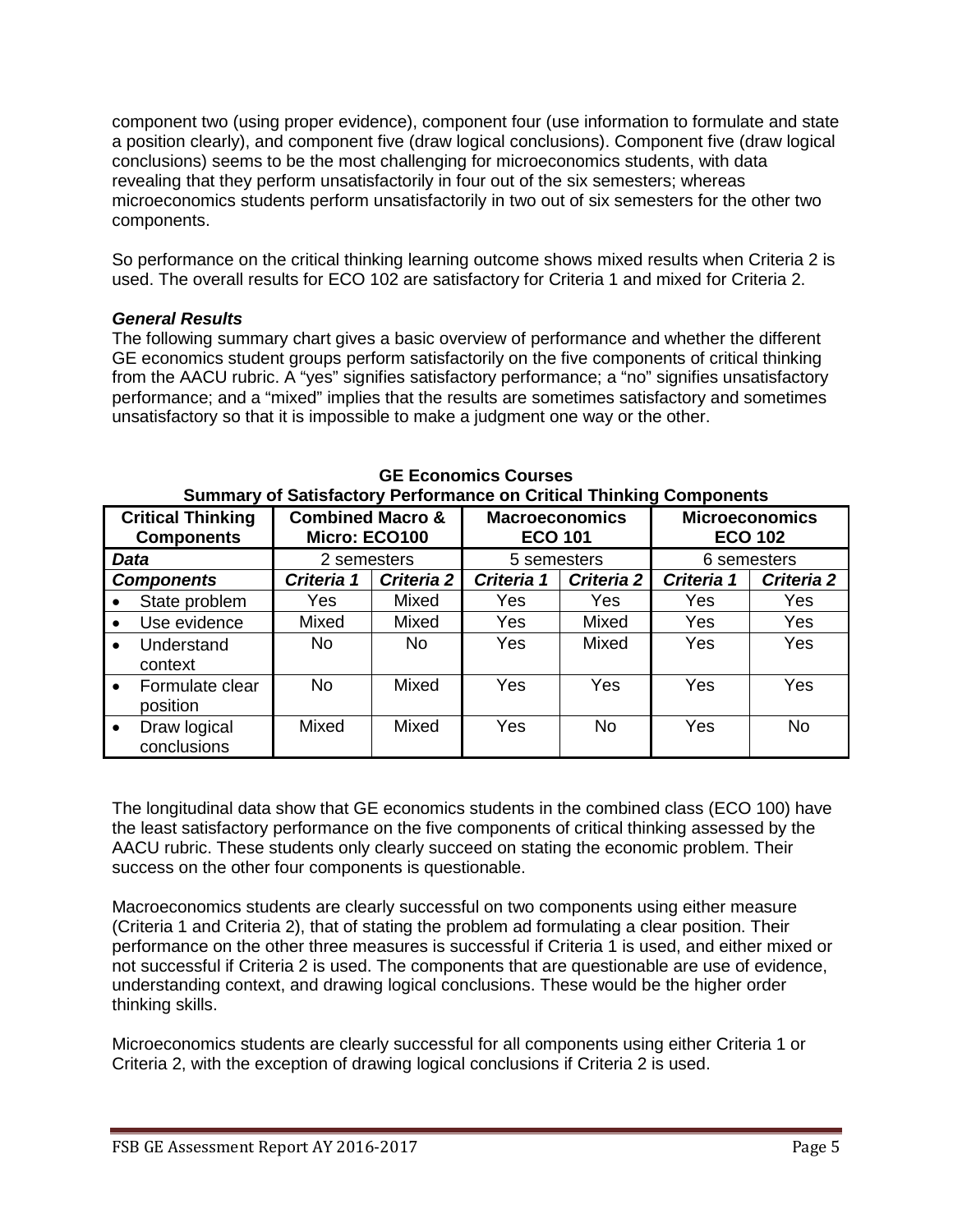#### **Recommendations**

Overall, the instructional methods in the ECO 100 course should be reviewed to improve critical thinking development. In addition, the exam should be reviewed to consider whether it is unable to assess critical thinking for this group of students given its quantitative and short answer format.

For ECO 101, it is possible that the evaluation instrument which is quantitative and short answer, needs to add some written explanations (essay) in order for evaluators to understand the basis for student thinking going into their answers. This may improve the consistency of scores and provide more consistency in the trend data. An alternative is to continue using the same assessment instrument, monitor calibration, and continue watching the trends.

For ECO 102, it seems that the assessment instrument is working adequately. Students are performing satisfactorily for the most part, and so it is recommended that instruction and assessment methods continue as is, and that data is monitored to see if trends change

#### **Rubric Used:**

AACU Critical Thinking Value Rubric (existing and attached in a separate pdf document)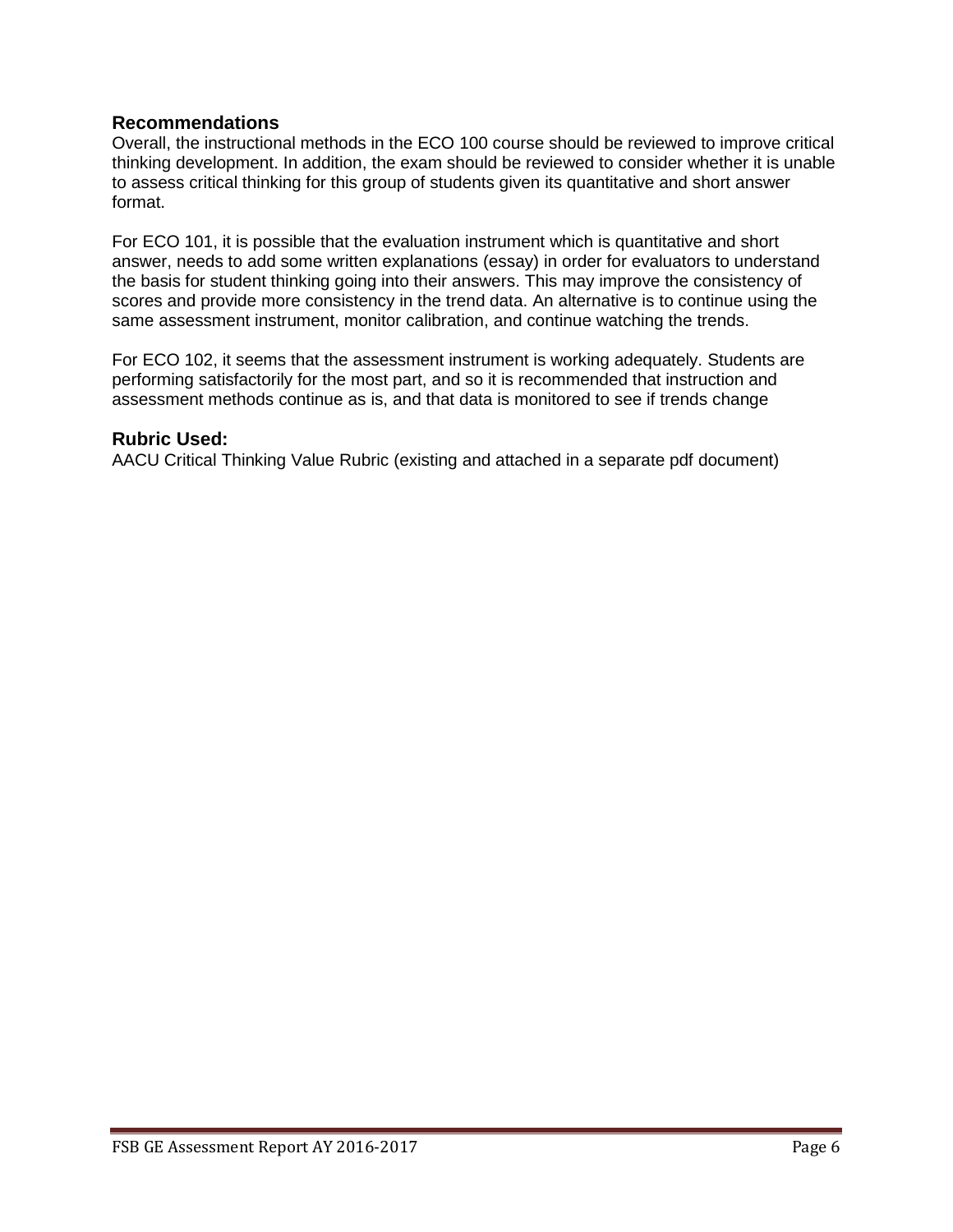| <b>GE Economics: Fall 2016</b> |                  |            |        |         | <b>GE Economics: Spring 2017</b> |             |            |        |         |
|--------------------------------|------------------|------------|--------|---------|----------------------------------|-------------|------------|--------|---------|
|                                |                  |            | Sample | Sample  |                                  |             |            | Sample | Sample  |
| Class                          | Semester         | Enrollment | size   | percent | Class                            | Semester    | Enrollment | size   | percent |
| <b>ECO 100</b>                 | <b>Fall 2016</b> | 18         | 18     | 100.0%  | <b>ECO 100</b>                   | N/A         | N/A        | N/A    | N/A     |
| ECO 101                        | <b>Fall 2016</b> | 74         | 20     | 27.0%   | <b>ECO 101</b>                   | Spring 2017 | 87         | 22     | 25.3%   |
| ECO 102                        | <b>Fall 2016</b> | 71         | 20     | 28.2%   | <b>ECO 102</b>                   | Spring 2017 | 63         | 20     | 31.7%   |

# **Table 1: Data Collected and Sample Size, AY 2016-2017**

#### **Table 2: Longitudinal Data GE Economics Courses: Average Scores**

| <b>AACU Critical Thinking Value Rubric (adapted to economics GE)</b> |                  |                                                                    |                                                                                                              |                                                                                                               |                                                                                  |                                                                                               |         |  |  |
|----------------------------------------------------------------------|------------------|--------------------------------------------------------------------|--------------------------------------------------------------------------------------------------------------|---------------------------------------------------------------------------------------------------------------|----------------------------------------------------------------------------------|-----------------------------------------------------------------------------------------------|---------|--|--|
|                                                                      |                  | Students will be<br>able to clearly<br>state the<br>economic issue | Students will be able to<br>use proper information<br>or evidence in<br>considering the<br>economic issue or | Students will be able to<br>understand the<br>influence of the context<br>and assumptions in<br>analyzing the | Students will be<br>able to use<br>information to<br>formulate a<br>position and | Students will be able to<br>identify consequences<br>and draw logical<br>conclusions by using | average |  |  |
| Class                                                                | Semester         | or problem                                                         | problem                                                                                                      | information used                                                                                              | clearly state it                                                                 | evidence appropriately                                                                        | score   |  |  |
| <b>ECO 100</b>                                                       | <b>Fall 2015</b> | 3.3                                                                | 2.6                                                                                                          | 2.4                                                                                                           | 2.4                                                                              | 3.3                                                                                           | 2.8     |  |  |
| <b>ECO 100</b>                                                       | <b>Fall 2016</b> | 2.5                                                                | 1.6                                                                                                          | 1.6                                                                                                           | 1.9                                                                              | 2.3                                                                                           | 2.8     |  |  |
| <b>ECO 101</b>                                                       | Spring 2015      | 2.2                                                                | 2.1                                                                                                          | 2.1                                                                                                           | 2.9                                                                              | 2.6                                                                                           | 2.4     |  |  |
| <b>ECO 101</b>                                                       | <b>Fall 2015</b> | 3.7                                                                | 3.0                                                                                                          | 2.7                                                                                                           | 2.9                                                                              | 3.0                                                                                           | 3.0     |  |  |
| <b>ECO 101</b>                                                       | Spring 2016      | 3.7                                                                | 3.3                                                                                                          | 2.8                                                                                                           | 2.3                                                                              | 2.7                                                                                           | 3.0     |  |  |
| <b>ECO 101</b>                                                       | <b>Fall 2016</b> | 3.6                                                                | 2.9                                                                                                          | 3.2                                                                                                           | 3.5                                                                              | 2.5                                                                                           | 3.1     |  |  |
| <b>ECO 101</b>                                                       | Spring 2017      | 3.5                                                                | 2.8                                                                                                          | 3.0                                                                                                           | 2.8                                                                              | 2.7                                                                                           | 3.0     |  |  |
| <b>ECO 102</b>                                                       | Spring 2015      | 3.8                                                                | 3.7                                                                                                          | 3.7                                                                                                           | 3.1                                                                              | 2.9                                                                                           | 3.4     |  |  |
| <b>ECO 102</b>                                                       | <b>Fall 2015</b> | 3.7                                                                | 3.9                                                                                                          | 3.9                                                                                                           | 2.5                                                                              | 2.0                                                                                           | 3.2     |  |  |
| <b>ECO 102</b>                                                       | Spring 2016      | 3.2                                                                | 2.7                                                                                                          | 3.2                                                                                                           | 3.0                                                                              | 2.8                                                                                           | 3.0     |  |  |
| <b>ECO 102</b>                                                       | Summer 2016      | 2.85                                                               | 2.85                                                                                                         | 3.8                                                                                                           | 2.95                                                                             | 3.15                                                                                          | 3.1     |  |  |
| <b>ECO 102</b>                                                       | <b>Fall 2016</b> | 3.18                                                               | 2.65                                                                                                         | 3.18                                                                                                          | 2.33                                                                             | 2.75                                                                                          | 2.8     |  |  |
| <b>ECO 102</b>                                                       | Spring 2017      | 3.55                                                               | 2.82                                                                                                         | 2.95                                                                                                          | 2.84                                                                             | 2.68                                                                                          | 3.0     |  |  |